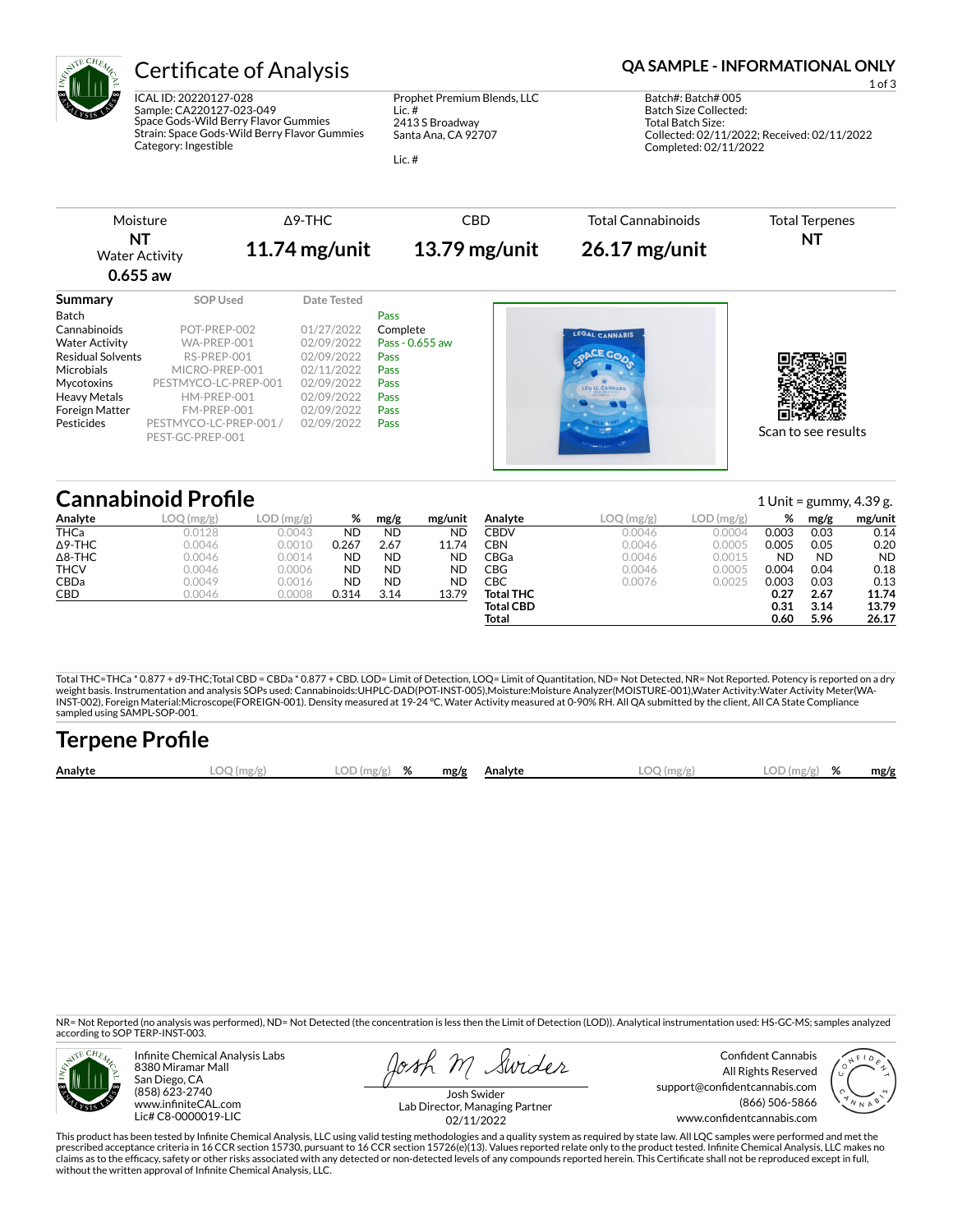

ICAL ID: 20220127-028 Sample: CA220127-023-049 Space Gods-Wild Berry Flavor Gummies Strain: Space Gods-Wild Berry Flavor Gummies Category: Ingestible

Prophet Premium Blends, LLC Lic. # 2413 S Broadway Santa Ana, CA 92707

Lic. #

2 of 3

Batch#: Batch# 005 Batch Size Collected: Total Batch Size: Collected: 02/11/2022; Received: 02/11/2022 Completed: 02/11/2022

### **Residual Solvent Analysis**

| Category 1          |           | LOO.                | LOD -     | ∟imi†     | Status | Category 2    |           | LOO.      | LOD.      | ∟imit     | Status | Category 2  |           | LOO.      | LOD.      | .imi:     | <b>Status</b> |
|---------------------|-----------|---------------------|-----------|-----------|--------|---------------|-----------|-----------|-----------|-----------|--------|-------------|-----------|-----------|-----------|-----------|---------------|
|                     |           | $\mu$ g/g $\mu$ g/g | $\mu$ g/g | $\mu$ g/g |        |               | $\mu$ g/g | $\mu$ g/g | $\mu$ g/g | $\mu$ g/g |        |             | µg/g      | $\mu$ g/g | $\mu$ g/g | $\mu$ g/g |               |
| 1.2-Dichloro-Ethane | <b>ND</b> |                     |           |           | Pass   | Acetone       | ND.       | 300       | 200       | 5000      | Pass   | n-Hexane    | ND        |           |           | 290       | Pass          |
| Benzene             | <b>ND</b> |                     |           |           | Pass   | Acetonitrile  | ND.       |           | 100       | 410       | Pass   | Isopropanol | <b>ND</b> | 300       | 200       | 5000      | Pass          |
| Chloroform          | <b>ND</b> |                     |           |           | Pass   | Butane        | <b>ND</b> | 300       | 200       | 5000      | Pass   | Methanol    | ND        | 300       | 200       | 3000      | Pass          |
| Ethylene Oxide      | <b>ND</b> |                     |           |           | Pass   | Ethanol       | ND.       | 30C       | 200       | 5000      | Pass   | Pentane     | ND        | 300       | 200       | 5000      | Pass          |
| Methylene-Chloride  | <b>ND</b> |                     |           |           | Pass   | Ethvl-Acetate | <b>ND</b> |           | 200       | 5000      | Pass   | Propane     | ND        | 300       |           | 5000      | Pass          |
| Trichloroethene     | <b>ND</b> |                     |           |           | Pass   | Ethvl-Ether   | <b>ND</b> | 300       | 200       | 500C      | Pass   | Toluene     | ND        | 50        |           | 890       | Pass          |
|                     |           |                     |           |           |        | Heptane       | <b>ND</b> |           | 200       | 5000      | Pass   | Xylenes     | ND        | 15C       |           |           | Pass          |

NR= Not Reported (no analysis was performed), ND= Not Detected (the concentration is less then the Limit of Detection (LOD)). Analytical instrumentation used: HS-GC-MS; samples analyzed according to SOP RS-INST-003.

### **Heavy Metal Screening**

|         |           | COC   | LOD.  | Limit         | <b>Status</b> |
|---------|-----------|-------|-------|---------------|---------------|
|         | $\mu$ g/g | µg/g  | µg/g  | $\mu$ g/g     |               |
| Arsenic | <b>ND</b> | 0.009 | 0.003 | ر ب           | Pass          |
| Cadmium | <b>ND</b> | 0.002 | 0.001 | $\sim$<br>U.5 | Pass          |
| Lead    | 0.024     | 0.004 | 0.001 | U.5           | Pass          |
| Mercury | <b>ND</b> | 0.014 | 0.005 |               | Pass          |

NR= Not Reported (no analysis was performed), ND= Not Detected (the concentration is less then the Limit of Detection (LOD)). Analytical instrumentation used: ICP-MS; samples analyzed according to SOP HM-INST-003.

### **Microbiological Screening**

|                       | Limit | Result              | <b>Status</b> |
|-----------------------|-------|---------------------|---------------|
|                       | CFU/g | CFU/g               |               |
| Aspergillus flavus    |       | <b>NR</b>           | <b>NT</b>     |
| Aspergillus fumigatus |       | <b>NR</b>           | <b>NT</b>     |
| Aspergillus niger     |       | <b>NR</b>           | <b>NT</b>     |
| Aspergillus terreus   |       | <b>NR</b>           | <b>NT</b>     |
| <b>STEC</b>           |       | Not Detected        | Pass          |
| Salmonella SPP        |       | <b>Not Detected</b> | Pass          |

ND=Not Detected. Analytical instrumentation used:qPCR; samples analyzed according to SOP MICRO-INST-001.



Infinite Chemical Analysis Labs 8380 Miramar Mall San Diego, CA (858) 623-2740 www.infiniteCAL.com Lic# C8-0000019-LIC

Swider

Confident Cannabis All Rights Reserved support@confidentcannabis.com (866) 506-5866 www.confidentcannabis.com



Josh Swider Lab Director, Managing Partner 02/11/2022

This product has been tested by Infinite Chemical Analysis, LLC using valid testing methodologies and a quality system as required by state law. All LQC samples were performed and met the prescribed acceptance criteria in 16 CCR section 15730, pursuant to 16 CCR section 15726(e)(13). Values reported relate only to the product tested. Infinite Chemical Analysis, LLC makes no<br>claims as to the efficacy, safety without the written approval of Infinite Chemical Analysis, LLC.